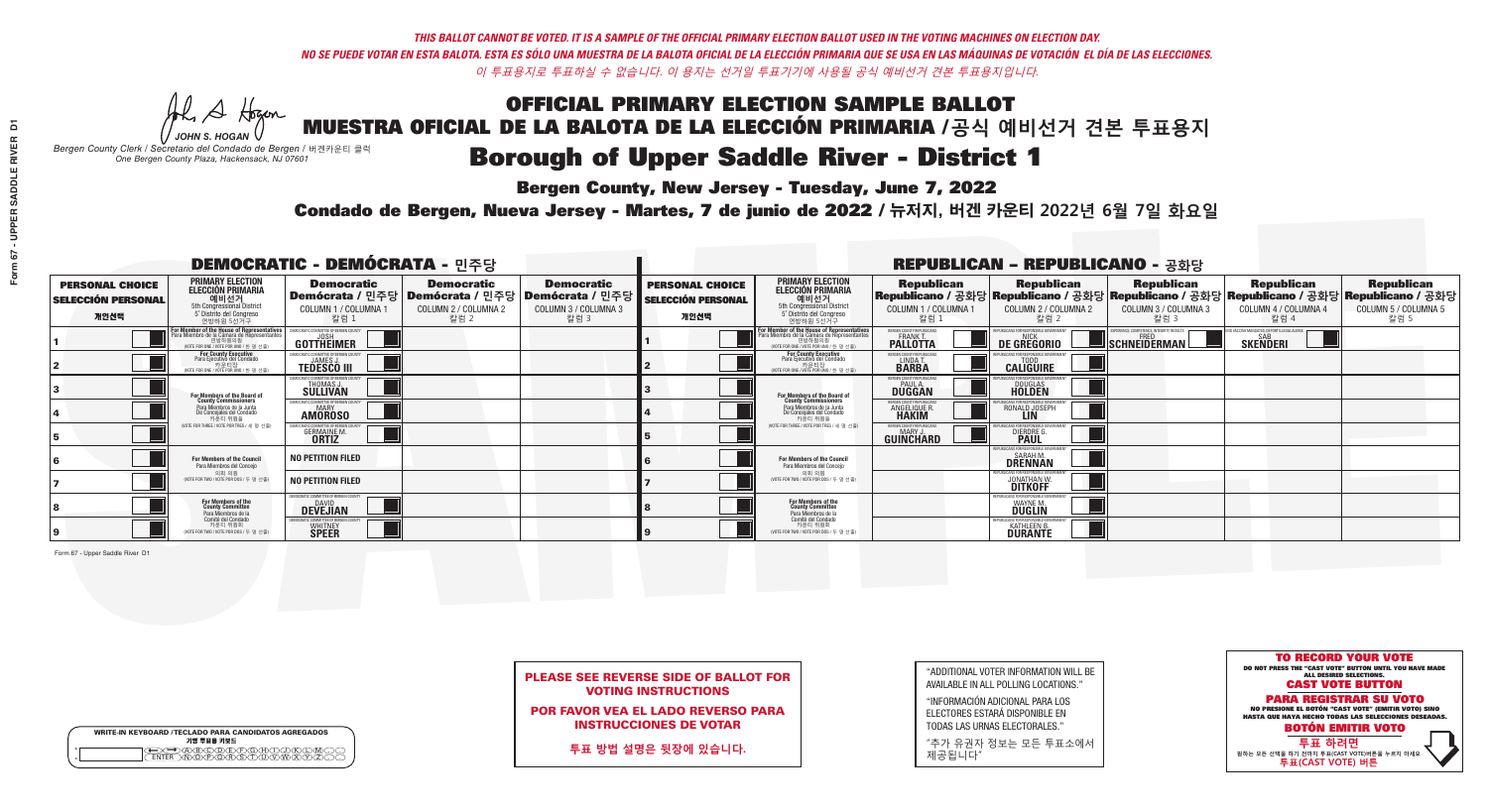**Bergen County, New Jersey - Tuesday, June 7, 2022** 

A Hogen *JOHN S. HOGAN*

| <b>WRITE-IN KEYBOARD /TECLADO PARA CANDIDATOS AGREGADOS</b><br>기명 투표용 키보드 |  |
|---------------------------------------------------------------------------|--|
| >A®©®©P©®©<br>}M@P@®\$OD@W                                                |  |

*Bergen County Clerk / Secretario del Condado de Bergen /* 버겐카운티 클럭 *One Bergen County Plaza, Hackensack, NJ 07601*

Condado de Bergen, Nueva Jersey - Martes, 7 de junio de 2022 / 뉴저지, 버겐 카운티 2022년 6월 7일 화요일 *One Bergen County Plaza, Hackensack, NJ 07601*



|                            | <b>PLEASE SEE REVERSE SIDE OF BALLOT FOR</b> |
|----------------------------|----------------------------------------------|
| <b>VOTING INSTRUCTIONS</b> |                                              |

POR FAVOR VEA EL LADO REVERSO PARA INSTRUCCIONES DE VOTAR

**투표 방법 설명은 뒷장에 있습니다.**

"ADDITIONAL VOTER INFORMATION WILL BE AVAILABLE IN ALL POLLING LOCATIONS."

"INFORMACIÓN ADICIONAL PARA LOS ELECTORES ESTARÁ DISPONIBLE EN TODAS LAS URNAS ELECTORALES."

"추가 유권자 정보는 모든 투표소에서 제공됩니다"

| <b>DEMOCRATIC - DEMÓCRATA - 민주당</b>                         |                                                                                                                                               |                                                                       |                                                   |                                                                                                        |                                                             |                                                                                                                                               | <b>REPUBLICAN - REPUBLICANO - 공화당</b>                      |                                                                                                                                                |                                                          |                                                            |                                                   |
|-------------------------------------------------------------|-----------------------------------------------------------------------------------------------------------------------------------------------|-----------------------------------------------------------------------|---------------------------------------------------|--------------------------------------------------------------------------------------------------------|-------------------------------------------------------------|-----------------------------------------------------------------------------------------------------------------------------------------------|------------------------------------------------------------|------------------------------------------------------------------------------------------------------------------------------------------------|----------------------------------------------------------|------------------------------------------------------------|---------------------------------------------------|
| <b>PERSONAL CHOICE</b><br><b>SELECCIÓN PERSONAL</b><br>개인선택 | <b>PRIMARY ELECTION</b><br><b>ELECCIÓN PRIMARIA</b><br>예비선거<br>5th Congressional District<br>5° Distrito del Congreso<br>연방하원 5선거구            | <b>Democratic</b><br>COLUMN 1 / COLUMNA 1<br>칼럼 1                     | <b>Democratic</b><br>COLUMN 2 / COLUMNA 2<br>칼럼 2 | <b>Democratic</b><br>│Demócrata / 민주당│Demócrata / 민주당│Demócrata / 민주당│<br>COLUMN 3 / COLUMNA 3<br>칼럼 3 | <b>PERSONAL CHOICE</b><br><b>SELECCIÓN PERSONAL</b><br>개인선택 | <b>PRIMARY ELECTION</b><br><b>ELECCIÓN PRIMARIA</b><br><u>. 예비선거</u><br>5th Congressional District<br>5° Distrito del Congreso<br>연방하원 5선거구   | <b>Republican</b><br>COLUMN 1 / COLUMNA 1<br>칼럼            | <b>Republican</b><br>Republicano / 공화당 Republicano / 공화당 Republicano / 공화당 Republicano / 공화당 Republicano / 공화당<br>COLUMN 2 / COLUMNA 2<br>칼럼 2 | Republican<br>COLUMN 3 / COLUMNA 3<br>칼럼 3               | <b>Republican</b><br>COLUMN 4 / COLUMNA 4<br>칼럼 4          | <b>Republican</b><br>COLUMN 5 / COLUMNA 5<br>칼럼 5 |
|                                                             | For Member of the House of Representatives<br>Para Miembro de la Cámara de Representantes<br>연방하원의원<br>(VOTE FOR ONE / VOTE POR UNO / 한 명 선출) | GOTTHEIMER                                                            |                                                   |                                                                                                        |                                                             | For Member of the House of Representatives<br>Para Miembro de la Cámara de Representantes<br>연방하원의원<br>(VOTE FOR ONE / VOTE POR UNO / 한 명 선출) | BERGEN COUNTY REPUBLICANS<br>FRANK T.<br><b>PALLOTTA</b>   | DE GREGORIO                                                                                                                                    | PERIENCE, COMPETENCE, INTEGRITY, RESULTS<br>SCHNEIDERMAN | VACCINE MANDATES, DEPORT ILLEGAL ALIENS<br><b>SKENDERI</b> |                                                   |
|                                                             | For County Executive<br>Para Ejecutivo del Condado<br>. 카운티장<br>(VOTE FOR ONE / VOTE POR UNO / 한 명 선출)                                        | PEMOCRATIC COMMITTEE OF BERGEN COUNTY<br><b>TEDESCO III</b>           |                                                   |                                                                                                        |                                                             | <b>For County Executive</b><br>Para Ejecutivo del Condado<br>7) 카운티장<br>(VOTE FOR ONE / VOTE POR UNO / 한 명 선출)                                | BERGEN COUNTY REPUBLICAN<br>LINDA T.                       | <b>CALIGUIRE</b>                                                                                                                               |                                                          |                                                            |                                                   |
|                                                             | For Members of the Board of<br>County Commissioners                                                                                           | MOCRATIC COMMITTEE OF BERGEN COUNTY<br>THOMAS J.                      |                                                   |                                                                                                        |                                                             | For Members of the Board of<br>County Commissioners                                                                                           | ERGEN COUNTY REPUBLICAN<br><b>PAUL A.</b><br><b>DUGGAN</b> | <b>DOUGLAS</b>                                                                                                                                 |                                                          |                                                            |                                                   |
|                                                             | Para Miembros de la Junta<br>De Concejales del Condado<br>카우티 위원들                                                                             | CRATIC COMMITTEE OF BERGEN COUNTY<br>MARY<br><b>AMOROSO</b>           |                                                   |                                                                                                        |                                                             | Para Miembros de la Junta<br>De Concejales del Condado<br>카우티 위원들                                                                             | <b>FRGEN COUNTY REPUBLICAN</b><br>ANGELIQUE R              | RONALD JOSEPH                                                                                                                                  |                                                          |                                                            |                                                   |
|                                                             | NOTE FOR THREE / VOTE POR TRES / 세 명 선출)                                                                                                      | RATIC COMMITTEE OF BERGEN COUNT<br><b>GERMAINE M.</b><br><b>ORTIZ</b> |                                                   |                                                                                                        |                                                             | (VOTE FOR THREE / VOTE POR TRES / 세 명 선출)                                                                                                     | ERGEN COUNTY REPUBLICANS<br>MARY J.<br>GUINCHARD           | <b>DIERDRE G</b><br><b>PAUL</b>                                                                                                                |                                                          |                                                            |                                                   |
|                                                             | For Members of the Council<br>Para Miembros del Conceio                                                                                       | <b>NO PETITION FILED</b>                                              |                                                   |                                                                                                        |                                                             | <b>For Members of the Council</b><br>Para Miembros del Conceio                                                                                |                                                            | JBI ICANS FOR RESPONSIBI E GO<br>SARAH M<br>DŘÊNNAN                                                                                            |                                                          |                                                            |                                                   |
|                                                             | 의회 의원<br>(VOTE FOR TWO / VOTE POR DOS / 두 명 선출                                                                                                | <b>NO PETITION FILED</b>                                              |                                                   |                                                                                                        |                                                             | 의회 의원<br>(VOTE FOR TWO / VOTE POR DOS / 두 명 선출)                                                                                               |                                                            | UIBI ICANS FOR RESPONSIBI E GOVI<br>JONATHAN W.<br>DITKOFF                                                                                     |                                                          |                                                            |                                                   |
|                                                             | For Members of the<br>County Committee<br>Para Miembros de la                                                                                 | MOCRATIC COMMITTEE OF BERGEN COUNTY<br>DAVID C.                       |                                                   |                                                                                                        |                                                             | For Members of the<br>County Committee<br>Para Miembros de la<br>Comité del Condado                                                           |                                                            | PUBLICANS FOR RESPONSIBLI<br><b>FRANCIS</b><br><b>GROUT</b>                                                                                    |                                                          |                                                            |                                                   |
|                                                             | Comité del Condado<br>카운티 위원회<br>NOTE FOR TWO / VOTE POR DOS / 두 명 선출)                                                                        | <b>NO PETITION FILED</b>                                              |                                                   |                                                                                                        |                                                             | 카운티 위원회<br>(VOTE FOR TWO / VOTE POR DOS / 두 명 선출)                                                                                             |                                                            | PUBLICANS FOR RESPONSIBLE 6<br>MARIA <sub>1</sub><br><b>DIMARTINO</b>                                                                          |                                                          |                                                            |                                                   |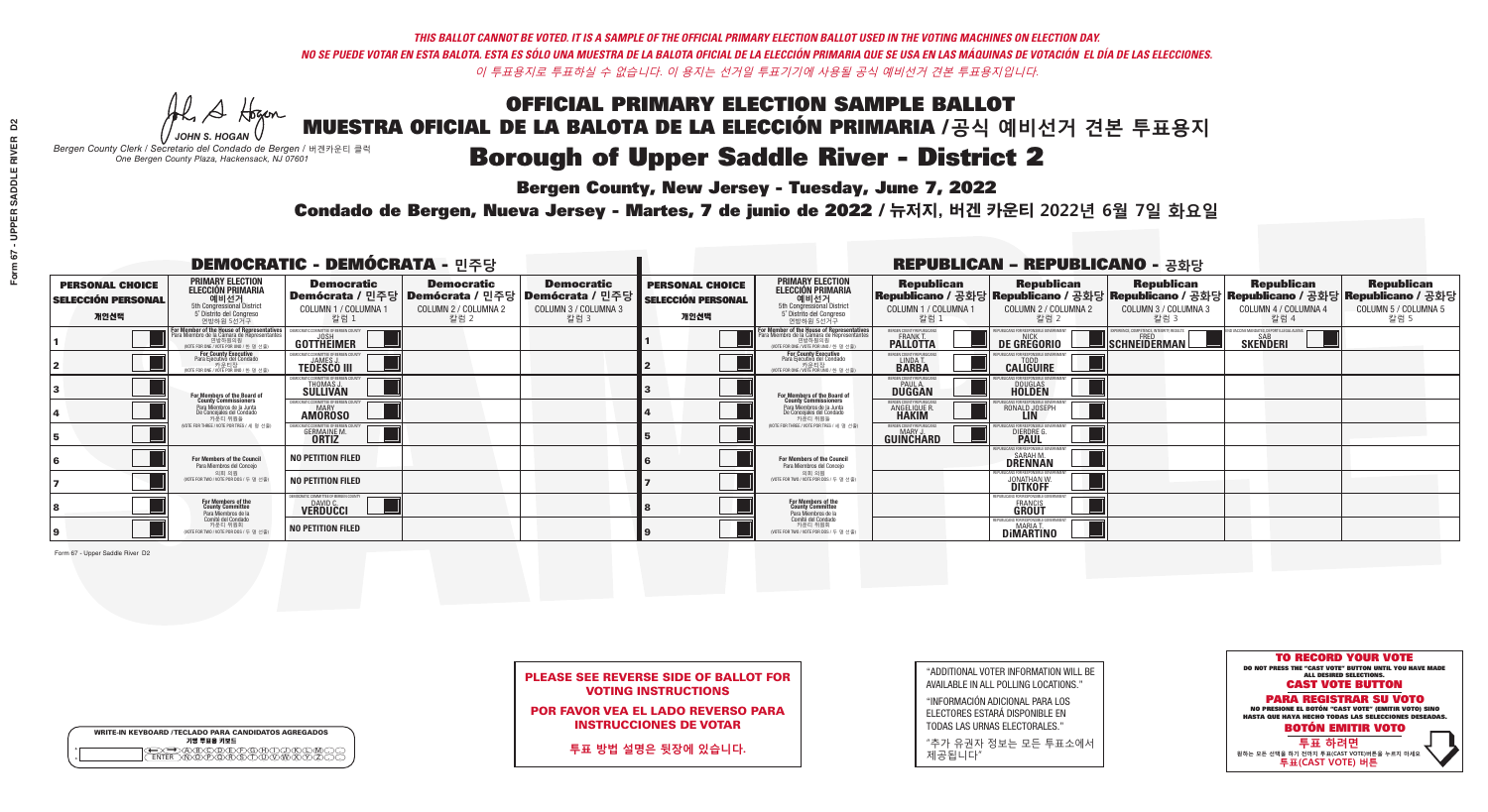**Bergen County, New Jersey - Tuesday, June 7, 2022** 

A Hogen *JOHN S. HOGAN*

| <b>WRITE-IN KEYBOARD /TECLADO PARA CANDIDATOS AGREGADOS</b><br>기명 투표용 키보드 |  |
|---------------------------------------------------------------------------|--|
| )BODEEOBDG<br>bororsamww<br><b>FNTFR</b>                                  |  |

*Bergen County Clerk / Secretario del Condado de Bergen /* 버겐카운티 클럭 *One Bergen County Plaza, Hackensack, NJ 07601*



| <b>PLEASE SEE REVERSE SIDE OF BALLOT FOR</b> |
|----------------------------------------------|
| <b>VOTING INSTRUCTIONS</b>                   |

POR FAVOR VEA EL LADO REVERSO PARA INSTRUCCIONES DE VOTAR

**투표 방법 설명은 뒷장에 있습니다.**

"ADDITIONAL VOTER INFORMATION WILL BE AVAILABLE IN ALL POLLING LOCATIONS."

"INFORMACIÓN ADICIONAL PARA LOS ELECTORES ESTARÁ DISPONIBLE EN TODAS LAS URNAS ELECTORALES."

"추가 유권자 정보는 모든 투표소에서 제공됩니다"

Condado de Bergen, Nueva Jersey - Martes, 7 de junio de 2022 / 뉴저지, 버겐 카운티 2022년 6월 7일 화요일 *One Bergen County Plaza, Hackensack, NJ 07601*

| <b>DEMOCRATIC - DEMÓCRATA - 민주당</b>                         |                                                                                                                                               |                                                                       |                                                   |                                                                                                        |                                                             |                                                                                                                                               |                                                        | <b>REPUBLICAN - REPUBLICANO - 공화당</b>                          |                                                                                     |                                                                                                                                                |                                                   |
|-------------------------------------------------------------|-----------------------------------------------------------------------------------------------------------------------------------------------|-----------------------------------------------------------------------|---------------------------------------------------|--------------------------------------------------------------------------------------------------------|-------------------------------------------------------------|-----------------------------------------------------------------------------------------------------------------------------------------------|--------------------------------------------------------|----------------------------------------------------------------|-------------------------------------------------------------------------------------|------------------------------------------------------------------------------------------------------------------------------------------------|---------------------------------------------------|
| <b>PERSONAL CHOICE</b><br><b>SELECCIÓN PERSONAL</b><br>개인선택 | <b>PRIMARY ELECTION</b><br><b>ELECCIÓN PRIMARIA</b><br>예비선거<br><sup>5th</sup> Congressional District<br>5° Distrito del Congreso<br>연방하원 5선거구 | <b>Democratic</b><br>COLUMN 1 / COLUMNA 1<br>칼럼 1                     | <b>Democratic</b><br>COLUMN 2 / COLUMNA 2<br>칼럼 2 | <b>Democratic</b><br>│Demócrata / 민주당│Demócrata / 민주당│Demócrata / 민주당│<br>COLUMN 3 / COLUMNA 3<br>칼럼 3 | <b>PERSONAL CHOICE</b><br><b>SELECCIÓN PERSONAL</b><br>개인선택 | <b>PRIMARY ELECTION</b><br>ELECCIÓN PRIMARIA<br>예비선거<br>5th Congressional District<br>5° Distrito del Congreso<br>연방하원 5선거구                   | <b>Republican</b><br>COLUMN 1 / COLUMNA 1<br>칼럼.       | <b>Republican</b><br>COLUMN 2 / COLUMNA 2<br>칼럼 2              | <b>Republican</b><br>COLUMN 3 / COLUMNA 3<br>칼럼 3                                   | <b>Republican</b><br>Republicano / 공화당 Republicano / 공화당 Republicano / 공화당 Republicano / 공화당 Republicano / 공화당<br>COLUMN 4 / COLUMNA 4<br>칼럼 4 | <b>Republican</b><br>COLUMN 5 / COLUMNA 5<br>칼럼 5 |
|                                                             | For Member of the House of Representatives<br>a Miembro de la Cámara de Representante<br>연방하원의원<br>(VOTE FOR ONE / VOTE POR UNO / 한 명 선출)     | DEMOCRATIC COMMITTEE OF BERGEN COUNT<br>GOTTHEIMER                    |                                                   |                                                                                                        |                                                             | For Member of the House of Representatives<br>Para Miembro de la Cámara de Representantes<br>연방하원의원<br>(VOTE FOR ONE / VOTE POR UNO / 한 명 선출) | ERGEN COUNTY REPUBLICAN<br>FRANK T.<br><b>PALLOTTA</b> | DE GREGORIO                                                    | PERIENCE. COMPETENCE. INTEGRITY. RESULTS<br>$\blacksquare$ Schneiderman $\ulcorner$ | VACCINE MANDATES, DEPORT ILLEGAL ALIENS<br><b>SKENDERI</b>                                                                                     |                                                   |
|                                                             | <b>For County Executive</b><br>Para Ejecutivo del Condado<br>가운티장<br>(VOTE FOR ONE / VOTE POR UNO / 한 명 선출)                                   | JEMOCRATIC COMMITTEE OF BERGEN COUNTY<br><b>TEDESCO III</b>           |                                                   |                                                                                                        |                                                             | <b>For County Executive</b><br>Para Ejecutivo del Condado<br>7 카운티장<br>(VOTE FOR ONE / VOTE POR UNO / 한 명 선출)                                 | BERGEN COUNTY REPUBLICAN<br>LINDA T.                   | <b>CALIGUIRE</b>                                               |                                                                                     |                                                                                                                                                |                                                   |
|                                                             | For Members of the Board of<br>County Commissioners                                                                                           | EMOCRATIC COMMITTEE OF BERGEN COUNTY<br>THOMAS J.                     |                                                   |                                                                                                        |                                                             | For Members of the Board of<br>County Commissioners                                                                                           | ERGEN COUNTY REPUBLICAN<br><b>DUGGAN</b>               | <b>DOUGLAS</b><br><b>HOLDEN</b>                                |                                                                                     |                                                                                                                                                |                                                   |
|                                                             | Para Miembros de la Junta<br>De Concejales del Condado<br>카우티 위원들                                                                             | VIOCRATIC COMMITTEE OF BERGEN COUNTY<br><b>MARY</b><br><b>AMOROSO</b> |                                                   |                                                                                                        |                                                             | Para Miembros de la Junta<br>De Concejales del Condado<br>카우티 위원들                                                                             | ERGEN COUNTY REPUBLICAN<br>ANGELIQUE R                 | RONALD JOSEPH                                                  |                                                                                     |                                                                                                                                                |                                                   |
|                                                             | (VOTE FOR THREE / VOTE POR TRES / 세 명 선출)                                                                                                     | ICRATIC COMMITTEE OF BERGEN CO<br><b>GERMAINE M.</b>                  |                                                   |                                                                                                        |                                                             | (VOTE FOR THREE / VOTE POR TRES / 세 명 선출                                                                                                      | BERGEN COUNTY REPUBLICANS<br>MARY J<br>GUINCHARD       | FOR RESPONSIBLE GO<br><b>DIERDRE</b> O                         |                                                                                     |                                                                                                                                                |                                                   |
|                                                             | For Members of the Council<br>Para Miembros del Concejo                                                                                       | <b>NO PETITION FILED</b>                                              |                                                   |                                                                                                        |                                                             | For Members of the Council<br>Para Miembros del Conceio                                                                                       |                                                        | PUBLICANS FOR RESPONSIBLE GO<br><b>SARAHM</b><br>DŘÊNNAN       |                                                                                     |                                                                                                                                                |                                                   |
|                                                             | 의회 의원<br>NOTE FOR TWO / VOTE POR DOS / 두 명 선출                                                                                                 | <b>NO PETITION FILED</b>                                              |                                                   |                                                                                                        |                                                             | 의회 의원<br>NOTE FOR TWO / VOTE POR DOS / 두 명 선출)                                                                                                |                                                        | PUBLICANS FOR RESPONSIBLE GOV<br><b>JONATHAN W.</b><br>DITKOFF |                                                                                     |                                                                                                                                                |                                                   |
|                                                             | For Members of the<br>County Committee<br>Para Miembros de la                                                                                 | <b><i>AOCRATIC COMMITTEE OF BERGEN COUNTY</i></b><br>TOMAS J.         |                                                   |                                                                                                        |                                                             | For Members of the<br>County Committee<br>Para Miembros de la<br>Comité del Condado                                                           |                                                        | <b><i>FPUBLICANS FOR RESPONSIBLE</i></b><br><b>MANZO</b>       |                                                                                     |                                                                                                                                                |                                                   |
|                                                             | Comité del Condado<br>카운티 위원회<br>(VOTE FOR TWO / VOTE POR DOS / 두 명 선출)                                                                       | <b>EMOCRATIC COMMITTEE OF BERGEN COUNT</b><br><b>BRIGHAM</b>          |                                                   |                                                                                                        |                                                             | 카운티 위원회<br>WOTE FOR TWO / VOTE POR DOS / 두 명 선출)                                                                                              |                                                        | EPUBLICANS FOR RESPONSIBLE GOVERNMENT<br>FRIEDLANDER           |                                                                                     |                                                                                                                                                |                                                   |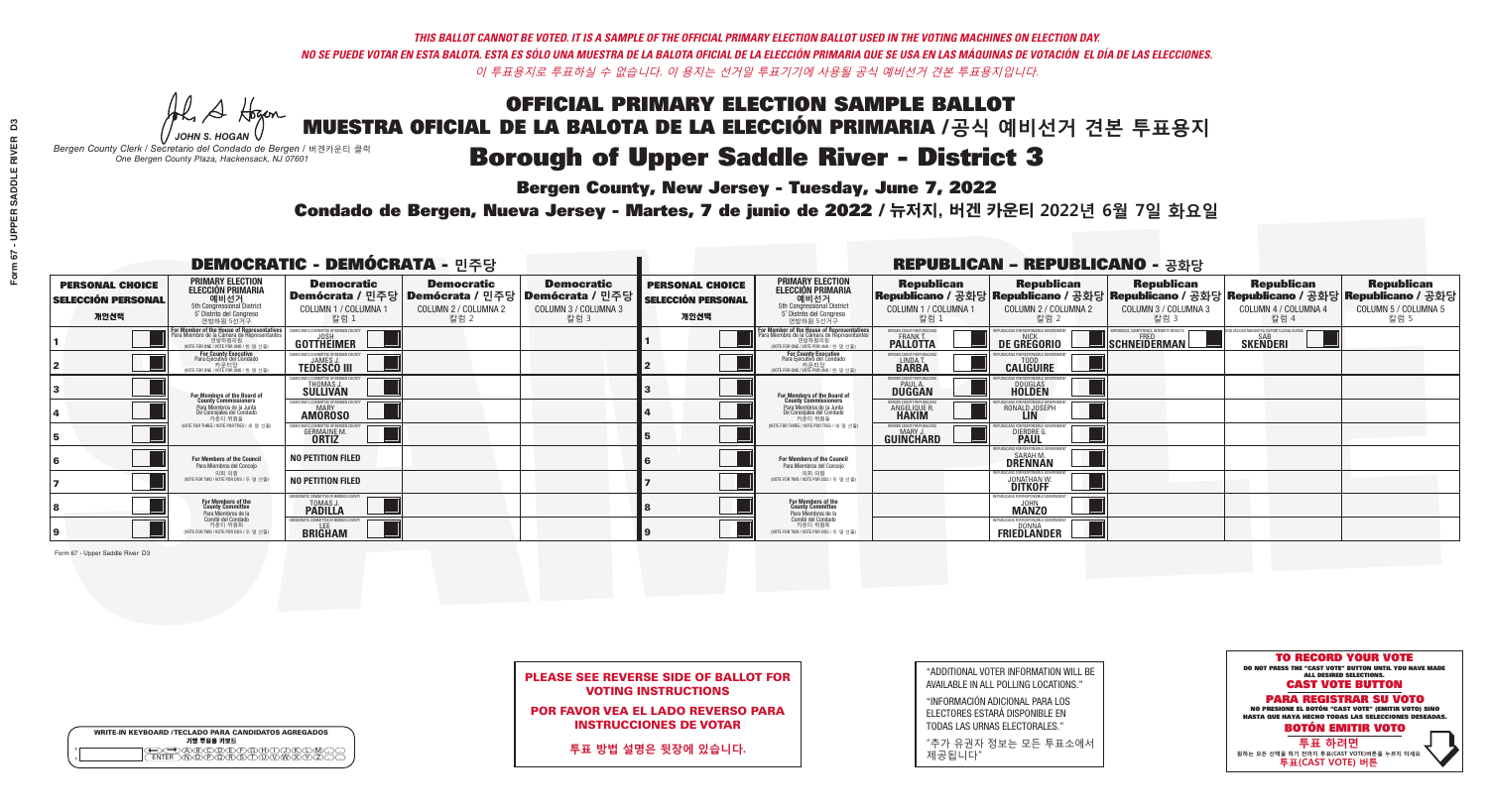**Bergen County, New Jersey - Tuesday, June 7, 2022** 

A Hogen *JOHN S. HOGAN*

| <b>WRITE-IN KEYBOARD /TECLADO PARA CANDIDATOS AGREGADOS</b><br>기명 투표용 키보드 |  |
|---------------------------------------------------------------------------|--|
| DABODE FOHD.<br>WOPOBSTUW                                                 |  |

*Bergen County Clerk / Secretario del Condado de Bergen /* 버겐카운티 클럭 *One Bergen County Plaza, Hackensack, NJ 07601*

Condado de Bergen, Nueva Jersey - Martes, 7 de junio de 2022 / 뉴저지, 버겐 카운티 2022년 6월 7일 화요일 *One Bergen County Plaza, Hackensack, NJ 07601*



|                            | <b>PLEASE SEE REVERSE SIDE OF BALLOT FOR</b> |
|----------------------------|----------------------------------------------|
| <b>VOTING INSTRUCTIONS</b> |                                              |

POR FAVOR VEA EL LADO REVERSO PARA INSTRUCCIONES DE VOTAR

**투표 방법 설명은 뒷장에 있습니다.**

"ADDITIONAL VOTER INFORMATION WILL BE AVAILABLE IN ALL POLLING LOCATIONS."

"INFORMACIÓN ADICIONAL PARA LOS ELECTORES ESTARÁ DISPONIBLE EN TODAS LAS URNAS ELECTORALES."

"추가 유권자 정보는 모든 투표소에서 제공됩니다"

| <b>DEMOCRATIC - DEMÓCRATA - 민주당</b>                         |                                                                                                                                               |                                                              |                                                                                       |                                                                      |                                                             |                                                                                                                                              |                                                            | <b>REPUBLICAN - REPUBLICANO - 공화당</b>                                 |                                                           |                                                                                                                                                |                                                   |
|-------------------------------------------------------------|-----------------------------------------------------------------------------------------------------------------------------------------------|--------------------------------------------------------------|---------------------------------------------------------------------------------------|----------------------------------------------------------------------|-------------------------------------------------------------|----------------------------------------------------------------------------------------------------------------------------------------------|------------------------------------------------------------|-----------------------------------------------------------------------|-----------------------------------------------------------|------------------------------------------------------------------------------------------------------------------------------------------------|---------------------------------------------------|
| <b>PERSONAL CHOICE</b><br><b>SELECCIÓN PERSONAL</b><br>개인선택 | <b>PRIMARY ELECTION</b><br>ELECCIÓN PRIMARIA<br>예비선거<br>5th Congressional District<br>5 Distrito del Congreso<br>연방하원 5선거구                    | <b>Democratic</b><br>COLUMN 1 / COLUMNA 1<br>칼럼 1            | <b>Democratic</b><br>│Demócrata / 민주당│Demócrata / 민주당<br>COLUMN 2 / COLUMNA 2<br>칼럼 2 | <b>Democratic</b><br>Demócrata / 민주당<br>COLUMN 3 / COLUMNA 3<br>칼럼 3 | <b>PERSONAL CHOICE</b><br><b>SELECCIÓN PERSONAL</b><br>개인선택 | <b>PRIMARY ELECTION</b><br>ELECCIÓN PRIMARIA<br>5th Congressional District<br>5° Distrito del Congreso<br>연방하워 5선거구                          | <b>Republican</b><br>COLUMN 1 / COLUMNA 1<br>■칼럼 :         | <b>Republican</b><br>COLUMN 2 / COLUMNA 2<br>칼럼 2                     | <b>Republican</b><br>COLUMN 3 / COLUMNA 3<br>칼럼 3         | <b>Republican</b><br>Republicano / 공화당 Republicano / 공화당 Republicano / 공화당 Republicano / 공화당 Republicano / 공화당<br>COLUMN 4 / COLUMNA 4<br>칼럼 4 | <b>Republican</b><br>COLUMN 5 / COLUMNA 5<br>칼럼 5 |
|                                                             | For Member of the House of Representatives<br>Para Miembro de la Cámara de Representantes<br>연방하원의원<br>(VOTE FOR ONE / VOTE POR UNO / 한 명 선출) | DEMOCRATIC COMMITTEE OF BERGEN COUNTY<br><b>GOTTHEIMER</b>   |                                                                                       |                                                                      |                                                             | For Member of the House of Representatives<br>Para Miembro de la Cámara de Representantes<br>연방하원의원<br>(VOTE FOR ONE / VOTE POR UNO / 한 명 선출 | ERGEN COUNTY REPUBLICANS<br><b>PALLOTTA</b>                | DE GREGORIO                                                           | KPERIENCE, COMPETENCE, INTEGRITY, RESULTS<br>SCHNEIDERMAN | VD VACCINE MANDATES, DEPORT ILLEGAL ALIENS.<br><b>SKENDERI</b>                                                                                 |                                                   |
|                                                             | For County Executive<br>Para Ejecutivo del Condado<br>WOTE FOR ONE / VOTE POR UNO / 한 명 선출)                                                   | JEMOCRATIC COMMITTEE OF BERGEN COUNTY<br><b>TEDESCO III</b>  |                                                                                       |                                                                      |                                                             | For County Executive<br>Para Ejecutivo del Condado<br>7 카운티장<br>(VOTE FOR ONE / VOTE POR UNO / 한 명 선출)                                       | BERGEN COUNTY REPUBLICAN:<br>LINDA T.                      | <b>CALIGUIRE</b>                                                      |                                                           |                                                                                                                                                |                                                   |
|                                                             | For Members of the Board of<br>County Commissioners                                                                                           | EMOCRATIC COMMITTEE OF BERGEN COUN'<br>THOMAS J.             |                                                                                       |                                                                      |                                                             | For Members of the Board of<br>County Commissioners                                                                                          | ERGEN COUNTY REPUBLICAN<br><b>PAUL A.</b><br><b>DUGGAN</b> | DOUGLAS<br>HOLDEN                                                     |                                                           |                                                                                                                                                |                                                   |
|                                                             | Para Miembros de la Junta<br>De Concejales del Condado<br>카운티 위원들                                                                             | MOCRATIC COMMITTEE OF BERGEN COUNT<br>MARY<br><b>AMÖROSO</b> |                                                                                       |                                                                      |                                                             | Para Miembros de la Junta<br>De Concejales del Condado<br>카운티 위원들                                                                            | ERGEN COUNTY REPUBLICAN!<br><b>ANGELIQUE R.</b>            | : ENR RESPANSIRI E GAV<br>RONALD JOSEPH<br><b>LIN</b>                 |                                                           |                                                                                                                                                |                                                   |
|                                                             | NOTE FOR THREE / VOTE POR TRES / 세 명 선출)                                                                                                      | IOCRATIC COMMITTEE OF BERGEN COL<br><b>GERMAINE M.</b>       |                                                                                       |                                                                      |                                                             | NOTE FOR THREE / VOTE POR TRES / 세 명 선출                                                                                                      | ERGEN COUNTY REPUBLICANS<br>MARY J<br>GUINCHARD            | FOR RESPONSIBLE G<br><b>DIERDRE</b>                                   |                                                           |                                                                                                                                                |                                                   |
|                                                             | <b>For Members of the Council</b><br>Para Miembros del Concejo                                                                                | <b>NO PETITION FILED</b>                                     |                                                                                       |                                                                      |                                                             | For Members of the Council<br>Para Miembros del Concejo                                                                                      |                                                            | <b>SARAH M.</b><br><b>DRENNAN</b>                                     |                                                           |                                                                                                                                                |                                                   |
|                                                             | 의회 의원<br>(VOTE FOR TWO / VOTE POR DOS / 두 명 선출)                                                                                               | <b>NO PETITION FILED</b>                                     |                                                                                       |                                                                      |                                                             | 의회 의원<br>(VOTE FOR TWO / VOTE POR DOS / 두 명 선출)                                                                                              |                                                            | <b>JONATHAN W</b><br>DITKOFF                                          |                                                           |                                                                                                                                                |                                                   |
|                                                             | For Members of the<br>County Committee<br>Para Miembros de la<br>Comité del Condado                                                           | <b>NO PETITION FILED</b>                                     |                                                                                       |                                                                      |                                                             | For Members of the<br>County Committee<br>Para Miembros de la<br>Comité del Condado                                                          |                                                            | <b>KENNETH A.</b><br><b>GEARY Jr.</b>                                 |                                                           |                                                                                                                                                |                                                   |
|                                                             | 카운티 위원회<br>NOTE FOR TWO / VOTE POR DOS / 두 명 선출)                                                                                              | <b>NO PETITION FILED</b>                                     |                                                                                       |                                                                      |                                                             | 카운티 위원회<br>(VOTE FOR TWO / VOTE POR DOS / 두 명 선출)                                                                                            |                                                            | REPUBLICANS FOR RESPONSIBLE GOVE<br><b>SARAH M.</b><br><b>DRENNAN</b> |                                                           |                                                                                                                                                |                                                   |